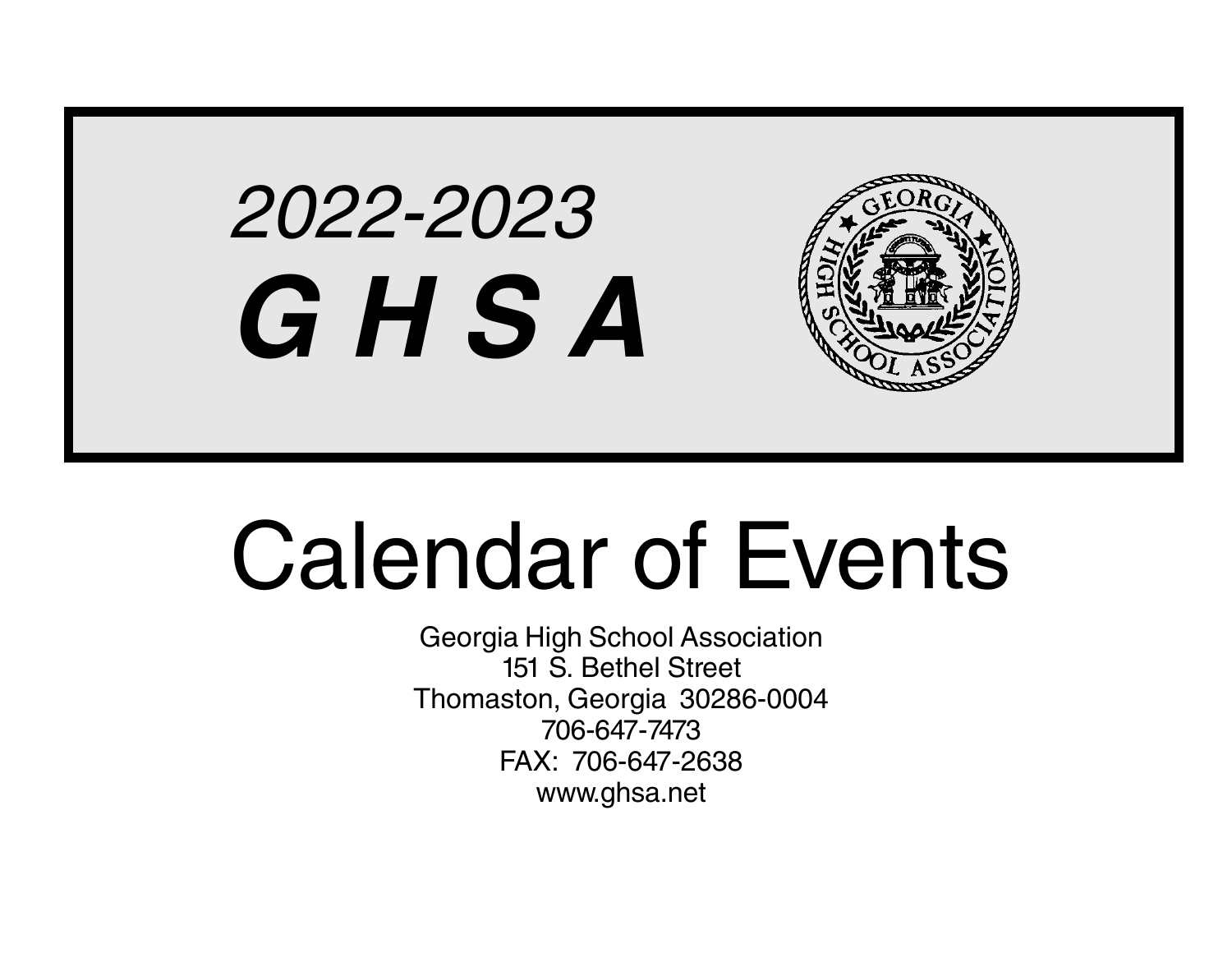#### NATIONAL TESTING DATES

#### PRINCIPALS - COUNSELORS

Please advise students of the 2022-23 test date schedules. Your students should be aware of tournament dates and should attempt to schedule their respective test date away from tournament dates of the activities in which they are interested and participate.

#### **Following are expected test dates for 2022-23, and possible GHSA activity conflicts:**

#### - ACT ASSESSMENT DATES - **ACTIVITY CONFLICTS** -

#### **Test Dates**

#### - SAT ASSESSMENT DATES - **ACTIVITY CONFLICTS** -

#### **Test Dates**

| __________________ |  |
|--------------------|--|

#### **- AP EXAM DATES - - ACTIVITY CONFLICTS -**

#### **Test Dates**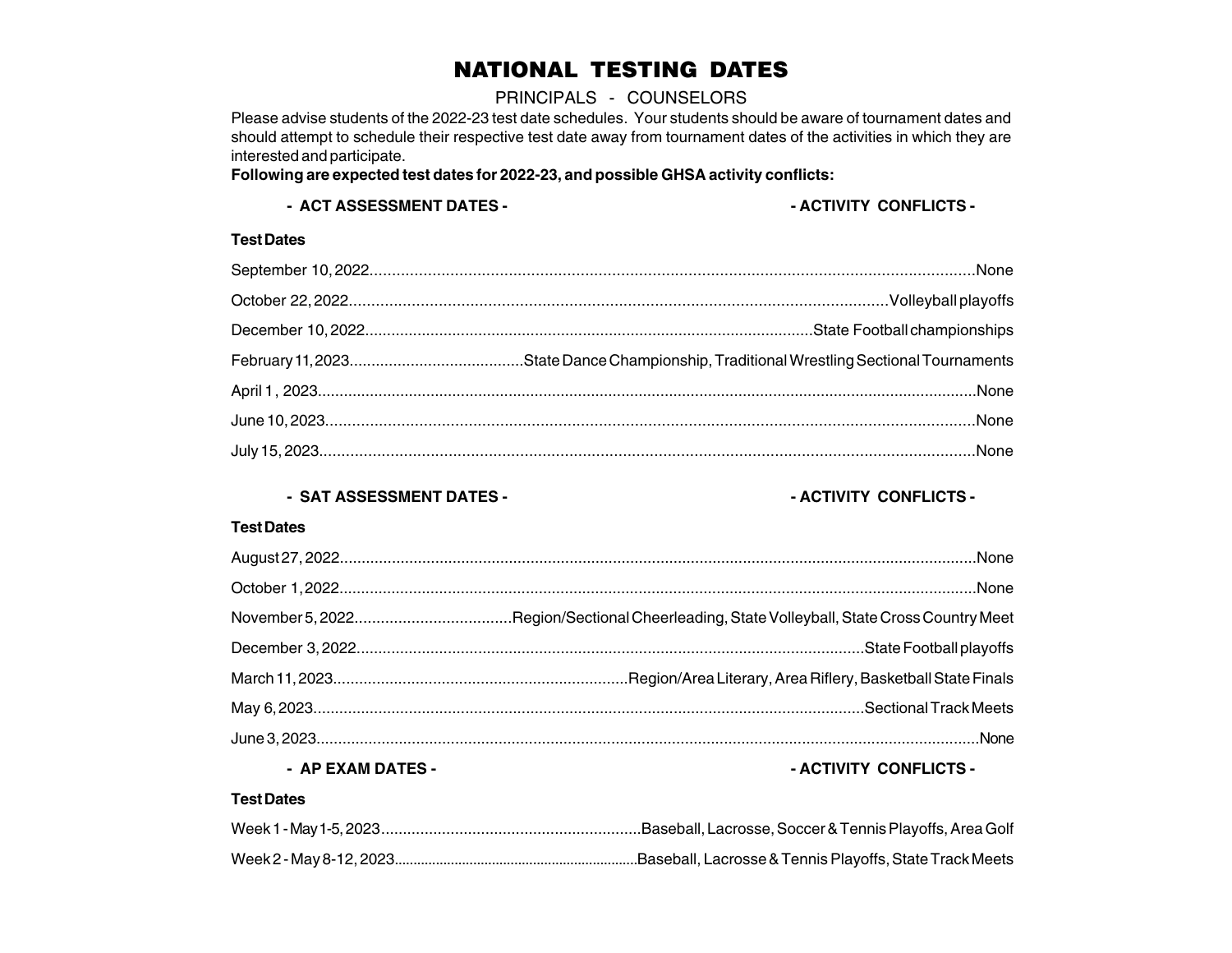#### **GEORGIA HIGH SCHOOL ASSOCIATION BEGINNING AND ENDING DATES FOR** 2022-2023

Revised 6/22/22

|                                              | <b>DATE FOR FIRST</b> | <b>FIRST</b>             | <b>MAXIMUM</b>                       | <b>LAST</b>        | <b>PLAYOFF</b>                         |                                        |                     | <b>GHSA STATE PLAYOFF DATES</b> |                    |                                 |
|----------------------------------------------|-----------------------|--------------------------|--------------------------------------|--------------------|----------------------------------------|----------------------------------------|---------------------|---------------------------------|--------------------|---------------------------------|
| <b>ACTIVITY</b>                              | <b>PRACTICE</b>       |                          | <b>CONTEST GAMES/DATES PLAY DATE</b> |                    | <b>QUALIFIERS</b><br><b>DETERMINED</b> | <b>First Round/</b><br>Sectionals      | <b>Second Round</b> | Quarterfinals                   | Semifinals         | Finals                          |
| <b>FOOTBALL</b>                              | Aug. 1                | Aug. 19                  | $10(7 \text{ JV})$                   | Nov. $5$           | Nov. $5$                               | Nov. 11-12                             | <b>Nov. 18</b>      | <b>Nov. 25</b>                  | <b>Dec. 2</b>      | Dec. 8-10                       |
| <b>CHEERLEADING</b><br><b>GAME DAY</b>       | Aug. $1$<br>Aug. $1$  | Aug. 6<br>Nov. $5$       | 6 $(4 \text{ JV})$                   | Oct. 29<br>Feb. 25 | Nov. $5$<br>Feb. 25                    | Nov. $5$                               |                     |                                 |                    | Nov. 11-12<br>March 3-4         |
| <b>SOFTBALL (FP)</b><br><b>SOFTBALL (SP)</b> | Aug. 1<br>Feb. 13     | Aug. 4<br><b>Feb. 16</b> | $30(21$ JV)<br>16                    | Oct. 15<br>April 8 | Oct. 15<br>April 8                     | Oct. 18-21<br>April 12                 | Oct. 18-21          |                                 | Oct. 26-28         | Oct. 29<br><b>April 19-20</b>   |
| <b>VOLLEYBALL</b>                            | Aug. $1$              | Aug. 8                   | 18 (13 JV) Dates                     | Oct. 15            | Oct. 15                                | Oct. 18-19                             | Oct. 22             | Oct. 25-26                      | Oct. 29            | Nov. 4-5                        |
| <b>CROSS COUNTRY</b>                         | Aug. $1$              | Aug. 8                   | <b>10 (7 JV) Dates</b>               | Oct. 29            | Oct. 29                                |                                        |                     |                                 |                    | Nov. 4-5                        |
| <b>FLAG FOOTBALL</b>                         | <b>Sept. 19</b>       | Oct. 6                   | 12 $(8 \text{ JV})$                  | <b>Nov. 19</b>     | <b>Nov. 19</b>                         | <b>Nov. 29</b>                         | <b>Nov. 29</b>      | Dec. 1                          | Dec. 6             | <b>Dec. 8</b>                   |
| <b>ONE ACT PLAYS</b>                         | Aug. 1                | $\overline{\phantom{0}}$ | $\overline{\phantom{m}}$             | Oct. 29            | Oct. 29                                |                                        |                     |                                 |                    | Nov. 12 & 19                    |
| <b>LITERARY</b>                              | Aug. $1$              | $\qquad \qquad -$        | $\qquad \qquad -$                    | March 11           | March 11                               |                                        |                     |                                 |                    | March 18 & 25                   |
| <b>RIFLERY</b>                               | Aug. $1$              | Oct. 24                  | $\overline{\phantom{a}}$             | March 11           | March 11                               | March 25                               |                     |                                 | April 8            | April 22                        |
| <b>SWIMMING</b>                              | <b>Oct. 10</b>        | Oct. 24                  | $10(7 \text{ JV})$                   | <b>Jan. 27</b>     |                                        |                                        |                     |                                 |                    | Jan. 31- Feb. 4                 |
| <b>DANCE</b>                                 | Oct. 24               | Nov. $5$                 | 6 $(4 \text{ JV})$                   | Feb. 4             |                                        |                                        |                     |                                 |                    | <b>Feb. 11</b>                  |
| <b>BASKETBALL</b>                            | Oct. 24               | <b>Nov. 11</b>           | $25(18 \text{ JV})$                  | Feb. 18            | <b>Feb. 18</b>                         | Feb. 21-22                             | Feb. 24-25          | Feb. 28-March 1                 | March 3-4          | March 8-11                      |
| <b>WRESTLING</b>                             | Oct. 24               | <b>Nov. 11</b>           | $20(14$ JV) Dates                    | Feb. 4             | Du - Jan. 6-7<br>Tr - Feb. 3-4         | Du - Jan. 13-14<br><b>Tr</b> - Feb. 11 | Du - Jan. 13-14     |                                 |                    | Du - Jan. 21<br>Tr - Feb. 16-18 |
| <b>GYMNASTICS</b>                            | Jan. 9                | Jan. 23                  | $10(7 \text{ JV})$                   | April 12           |                                        | <b>April 19-20</b>                     |                     |                                 |                    | April 21                        |
| <b>TENNIS</b>                                | Jan. 9                | Jan. 23                  | 18 $(13 \text{ JV})$                 | April 13           | April 13                               | By April 20                            | By April 26         | By May 2                        | By May 8           | May $13$                        |
| <b>SOCCER</b>                                | Jan. 9                | Jan. 30                  | 18 $(13 \text{ JV})$                 | April 8            | April 8                                | <b>April 11-14</b>                     | <b>April 17-20</b>  | <b>April 24-25</b>              | <b>April 27-28</b> | May $2-5$                       |
| <b>TRACK</b><br>& FIELD                      | Jan. 9                | Feb. 6                   | 10 $(7 \text{ JV})$                  | April 29           | April 29                               | May 6                                  |                     |                                 |                    | <b>May 11-13</b>                |
| <b>LACROSSE</b>                              | <b>Jan. 16</b>        | Feb. 6                   | 18 $(13 \text{ JV})$                 | April 22           | April 22                               | <b>April 26-27</b>                     | $May 1-2$           | <b>May 4-5</b>                  | <b>May 9-10</b>    | May 13                          |
| <b>BASEBALL</b>                              | <b>Jan. 16</b>        | Feb. 13                  | $30(21$ JV)                          | April 22           | April 22                               | <b>April 26-28</b>                     | May 2-3             | <b>May 8-9</b>                  | May 13, 15         | May 19-20, 22                   |
| <b>GOLF</b>                                  | Feb. 1                | Feb. 18                  | 12 (8 JV) Dates                      | May 13             | May 8<br>May 1 (5-7A)                  | May 8-9 (5-7A)                         |                     |                                 |                    | May 22-23                       |

 **NOTES: Dates and more information for Bass Fishing and Esports may be found on the GHSA web site (www.ghsa.net).**

 **The "Dead Weeks" for the 2022-23 school year are Monday, May 29 through Sunday, June 4, 2023 and Monday, July 3 through Sunday, July 9, 2023. The GHSA office will be closed both weeks.**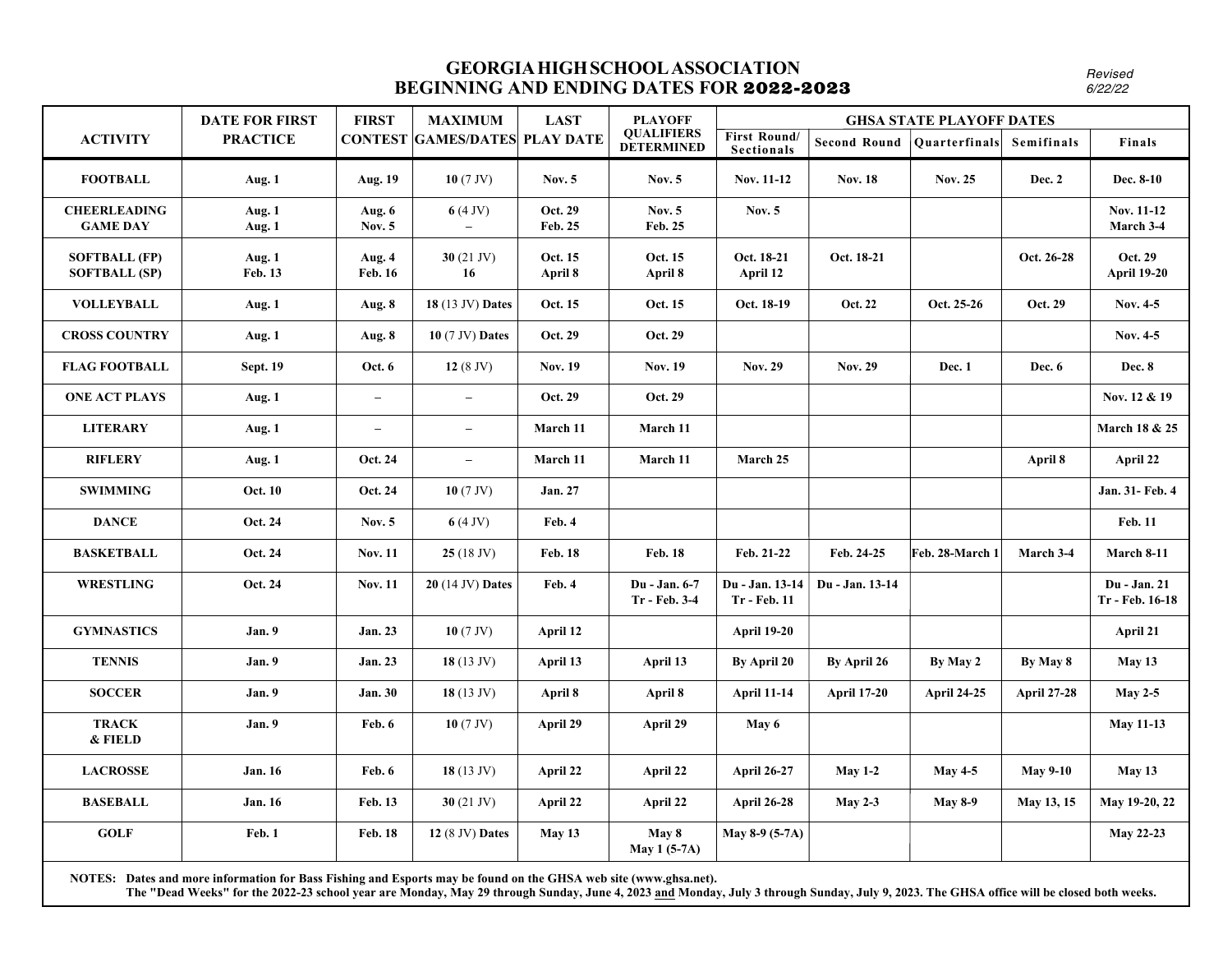#### 151 S. Bethel Street **2022-2023 CALENDAR** PHONE: 706-647-7473

#### **AUGUST**

- 1 Earliest date for Football practice in pads (must have 5 days prior conditioning)
- 1 Earliest date for Cheerleading, Cross Country, One Act Play, Literary, Riflery, Softball and Volleyball practice
- 2 Hardship/Appeal Meeting
- 4 Earliest date for Softball contest<br>6 Earliest date for Cheerleading co
- 6 Earliest date for Cheerleading contest
- 8 Earliest date for Cross Country meet and Volleyball contest
- Hardship/Appeal Meeting
- 19 Earliest date for Football game (Week #1 of 12)

#### **SEPTEMBER**

- 5 GHSA Office closed for Labor Day<br>6 Hardship/Appeal Meeting
- 6 Hardship/Appeal Meeting<br>19 First Practice Date for Flag
- 19 First Practice Date for Flag Football<br>20 Hardship/Appeal Meeting
- Hardship/Appeal Meeting

#### **OCTOBER**

- 1 Deadline for notification of entry in One Act Play
- 2, 3 State Executive Committee Meeting
- 4 Hardship/Appeal Meeting
- 6 First Contest Date for Flag Football
- 10 First practice date for Swimming & Diving<br>15 Complete Region Softball (report winners)
- 15 Complete Region Softball (report winners by 9 a.m., on 16<sup>th</sup>)<br>15 Determine Area/Region winners in Volleyball (report results)
- Determine Area/Region winners in Volleyball (report results by 9 a.m., on 17<sup>th</sup>)
- 18 Hardship/Appeal Meeting
- 18, 19 State Volleyball Tournament- First Round
- 18-21 Super Regionals of State Softball Tournament<br>21 Deadline date for posting Cross Country rosters
- 21 Deadline date for posting Cross Country rosters<br>22 State Volleyball Tournament- Second Round
- State Volleyball Tournament- Second Round
- 24 Earliest date for Wrestling, Dance & Basketball practice
- 24 Earliest date for Riflery  $\&$  Swimming contests
- 25, 26 Quarterfinal Round State Volleyball Tournaments
- 26-29 Softball State Finals Tournament All Classes
- 29 State Volleyball Semifinals<br>29 Complete Region Cross Cou
- Complete Region Cross Country & One Act Play; State Volleyball Semifinals
- 31 File One Act Play and Region Cross Country results to GHSA by 9 a.m.

#### **NOVEMBER**

1 Deadline date to file Riflery schedules with GHSA

#### **NOVEMBER** (continued)<br>4.5 State Cross Counti

- 4, 5 State Cross Country Meet All Classes; State Volleyball Finals<br>5 Find Football Regular Season: Earliest date for Cheerleading & 1
- 5 End Football Regular Season; Earliest date for Cheerleading & Dance events<br>5 Region Cheerleading (A & Coed Sectionals)
- 5 Region Cheerleading (A & Coed Sectionals)<br>8 Hardship/Appeal Meeting
- 8 Hardship/Appeal Meeting<br>11 Earliest date for Basketbal
- Earliest date for Basketball game & Wrestling match
- 11, 12 State Football Playoffs First Round; Cheerleading State Championships
- 12 State One Act Play (Classes TBD)
- 18 State Football Playoffs Second Round
- 19 Determine Flag Football qualifiers; State One Act Play (Classes TBD)<br>23-25 GHSA Office closed for Thanksgiving holiday
- 23-25 GHSA Office closed for Thanksgiving holiday<br>25 State Football Playoffs Ouarterfinals
- State Football Playoffs Quarterfinals
- 29 First two rounds of State Flag Football playoffs

#### **DECEMBER**

- 1 Quarterfinal Round Flag Football playoffs
- 2 State Football Playoffs Semifinals<br>6 Semifinal Round Flag Football play
- 6 Semifinal Round Flag Football playoffs; Hardship/Appeal Meeting
- 8 Flag Football State Championships
- 8-10 State Football Championships
- 13 GHSA Office closes for Christmas break

#### **JANUARY**

- 6, 7 Dual Wrestling Region/Area Tournaments
- 9 Earliest date for Gymnastics, Soccer, Tennis & Track practice
- 10 Hardship/Appeal Meeting<br>13.14 Dual Wrestling Sectional T
- Dual Wrestling Sectional Tournaments
- 16 Earliest Baseball and Lacrosse practice date; GHSA closed for M.L. King Day
- 21 Dual Wrestling State Championships
- 23 Earliest play date for Tennis & Gymnastics<br>
24 Hardship/Appeal Meeting
- 24 Hardship/Appeal Meeting<br>30 Earliest play date for Socce
- Earliest play date for Soccer match
- 31 State Diving Championships

#### **FEBRUARY**

- 1 Spring practice for Football and Cheerleading may be held after Feb. 1
- 1 Deadline for entry in Literary; Earliest date for Golf practice
- 1, 3-4 State Swimming Championships
- 3, 4 Traditional Wrestling Region/Area Tournaments<br>6 Farliest date for Lacrosse & Track contests
- Earliest date for Lacrosse & Track contests

Thomaston, GA 30286-0004 FAX: 706-647-2638 Revised 6/22/22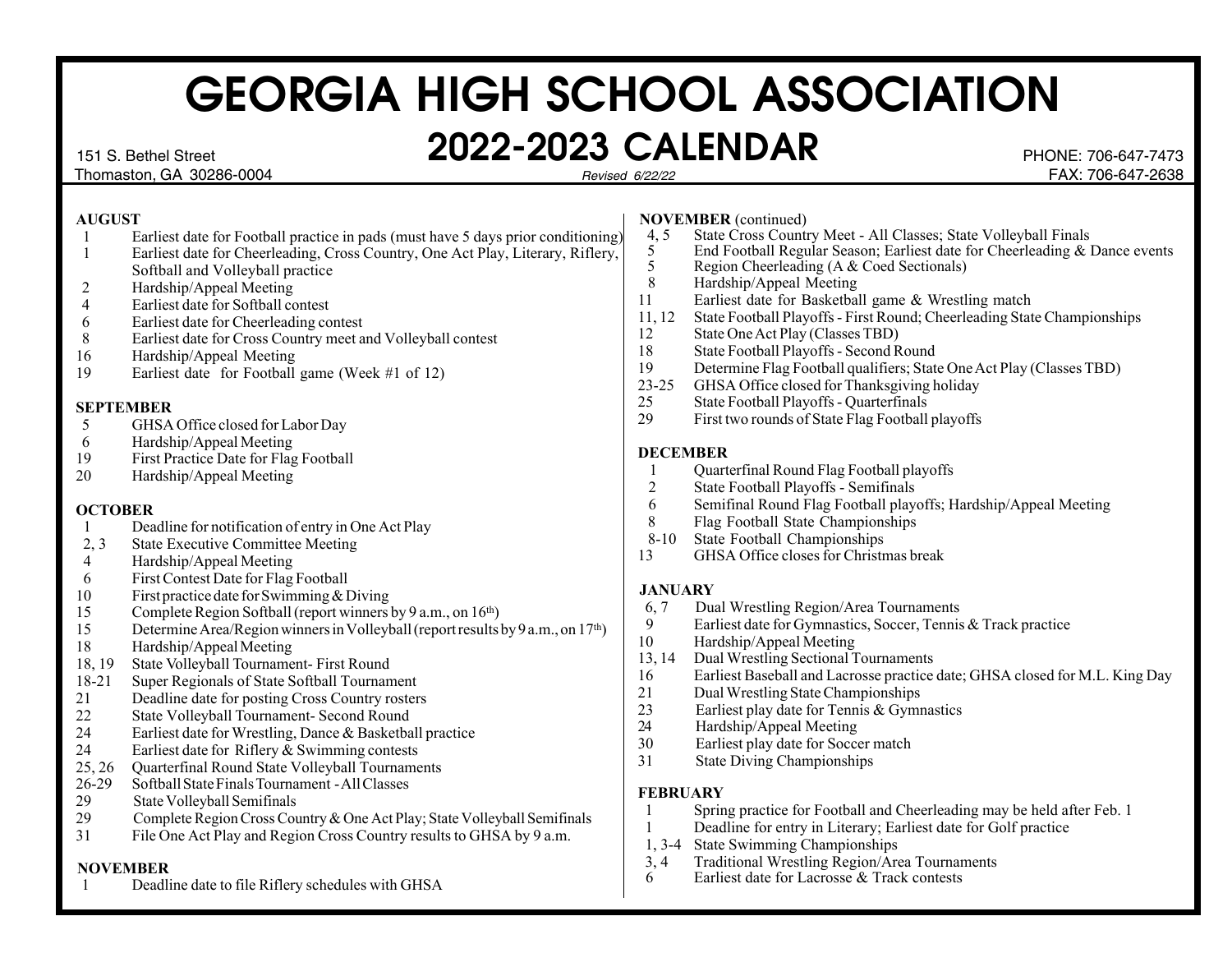#### 151 S. Bethel Street **2022-2023 CALENDAR** PHONE: 706-647-7473 Revised 6/22/22

#### Thomaston, GA 30286-0004 FAX: 706-647-2638

|                | FEBRUARY (continued)                                                                                             |                | <b>APRIL</b> (continued)                                                    |
|----------------|------------------------------------------------------------------------------------------------------------------|----------------|-----------------------------------------------------------------------------|
| 7              | Hardship/Appeal Meeting                                                                                          | 19             | Second Round Girls Soccer Playoffs - 2A, 4A & 6A                            |
| 11             | <b>Traditional Wrestling Sectionals</b>                                                                          | $19 - 20$      | Slow Pitch Softball Elite Eight                                             |
| 11             | Dance State Championship                                                                                         | $19 - 21$      | Gymnastics State Preliminary Meet and Finals                                |
| 13             | Earliest contest date for Baseball; earliest practice date for slow pitch softball                               | $20\,$         | Second Round Boys Soccer Playoffs - 2A, 4A & 6A                             |
| 16             | Earliest contest date for slow pitch softball                                                                    | 20             | Complete First Round State Tennis                                           |
| $16-18$        | <b>Traditional Wrestling State Championships</b>                                                                 | 21             | File report of First Round State Tennis results by 9 a.m.                   |
| 18             | First contest date for Golf: Complete Region Basketball (File results by 20th)                                   | 22             | State Riflery Championship                                                  |
| 21             | Hardship/Appeal Meeting                                                                                          | 22             | Complete Region Baseball (File results by 9 a.m., April 24)                 |
| 21, 22         | First Round State Basketball Tournament                                                                          | 22             | Complete Area Lacrosse (File results by 9 a.m., April 24)                   |
| 24, 25         | Second Round State Basketball Tournament                                                                         | 24, 25         | Quarterfinal Round for State Soccer                                         |
| 28             | Quarterfinal Round State Basketball                                                                              | 26             | Complete Second Round State Tennis                                          |
|                |                                                                                                                  | 26,27          | First Round State Lacrosse Playoffs                                         |
| <b>MARCH</b>   |                                                                                                                  | $26 - 28$      | State Baseball Playoffs - First Round All Classes                           |
| -1             | Football schedules due in GHSA office                                                                            | 27             | Report results of Second Round State Tennis by 9 a.m.                       |
| 1              | Deadline for notification of entry for all sports for 2023-24                                                    | 27,28          | Semifinals State Soccer Playoffs - All Classes                              |
| 1              | Quarterfinal Round State Basketball                                                                              | 29             | Complete Region Track - Classes 2A-7A                                       |
| 3, 4           | Gameday Cheerleading State Championship                                                                          |                |                                                                             |
| 3, 4           | Semifinal Round State Basketball                                                                                 | <b>MAY</b>     |                                                                             |
| $\tau$         | Hardship/Appeal Meeting                                                                                          | 1              | File reports of Region Track 2A-7A by 9 a.m.                                |
| $8 - 11$       | State Basketball Finals - All Classes                                                                            | 1              | Complete Area Golf in classes 5A-7A (File results by 9 a.m., May 2)         |
| 11             | Complete Area Riflery & Region/Area Literary                                                                     | 1,2            | Second Round State Lacrosse Playoffs                                        |
| 13             | File reports of Riflery & Literary winners with GHSA by 9 a.m.                                                   | $\overline{2}$ | Complete Quarterfinal Round State Tennis (File results by 9 a.m., on May 3) |
| 18             | State Literary Meet (Classes TBD)                                                                                | 2,3            | Second Round State Baseball Playoffs                                        |
| 21             | Hardship/Appeal Meeting                                                                                          | $2 - 5$        | <b>State Soccer Finals All Classes</b>                                      |
| 25             | State Literary Meet (Classes TBD)                                                                                | 4, 5           | State Lacrosse Tournament Quarterfinals                                     |
| 25             | Complete Riflery Sectionals (report results no later than Monday, March 27)                                      | 6              | Sectional Track Meets (Complete Class AAreas)                               |
|                |                                                                                                                  | $\,$ 8 $\,$    | Report Track Results to GHSA office by 9 a.m.                               |
| <b>APRIL</b>   |                                                                                                                  | $\,8\,$        | Complete Area Golf in Classes A-4A (File results by 9 a.m., on May 9)       |
| 1              | Participation Surveys due into GHSA office                                                                       | $\,8\,$        | Complete Semifinal Round State Tennis (File results by 9 a.m., on May 9)    |
| 2, 3           | <b>State Executive Committee Meeting</b>                                                                         | 8,9            | Sectional Golf Tournaments in Classes 5A-7A                                 |
| $\overline{7}$ | GHSA office closed for Good Friday                                                                               | 8,9            | State Baseball Quarterfinals                                                |
| $\,8\,$        | Complete Riflery Semifinals & Region Soccer                                                                      | 9,10           | <b>State Lacrosse Semifinals</b>                                            |
| 10<br>11       | Report Region Soccer & Semifinal Riflery Results by 9 a.m.<br>First Round Girls Soccer Playoffs - A, 3A, 5A & 7A | $11 - 13$      | State Boys and Girls Track Meets All Classes                                |
| 12             | First Round Boys Soccer Playoffs - A, 3A, 5A & 7A; SP Softball sectionals                                        | 13             | State Lacrosse Finals & State Tennis Finals                                 |
| 13             | Complete Region Tennis (File results by 9 a.m., on April 14)                                                     | 13, 15         | <b>State Baseball Semifinals</b>                                            |
| 13             | First Round Girls Soccer Playoffs - 2A, 4A & 6A                                                                  | $19-22$        | <b>State Baseball Finals</b>                                                |
| 14             |                                                                                                                  | 22, 23         | <b>State Golf Tournaments</b>                                               |
| 17             | First Round Boys Soccer Playoffs - 2A, 4A & 6A                                                                   | 29             | GHSA office closed for Memorial Day ("Dead Week" No. 1 begins)              |
| 18             | Second Round Girls Soccer Playoffs - A, 3A, 5A & 7A<br>Second Round Boys Soccer Playoffs - A, 3A, 5A & 7A        |                |                                                                             |
|                |                                                                                                                  |                |                                                                             |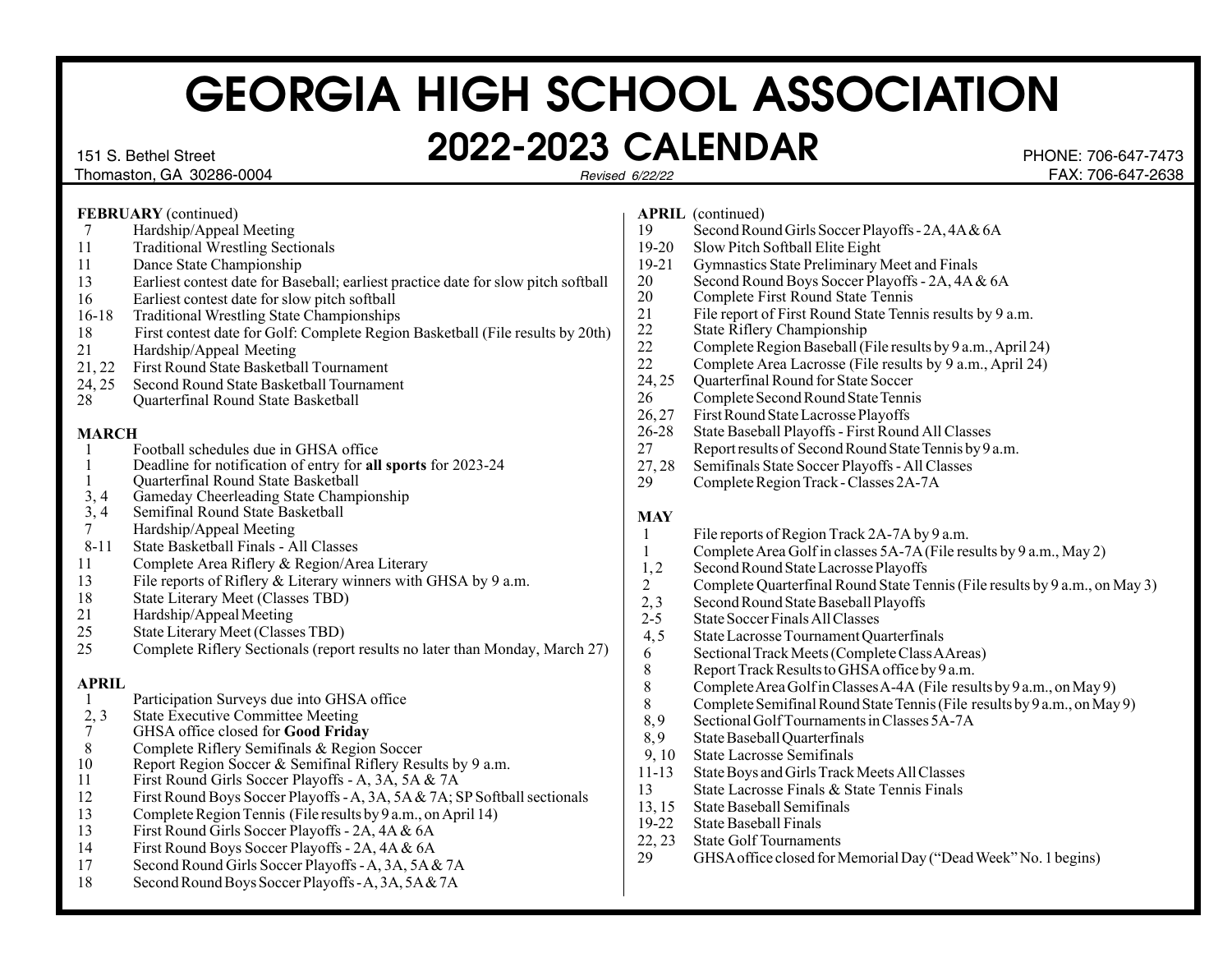THOMASTON, GEORGIA **PHONE: 706-647-7473** FAX: 706-647-2638

### **JULY, 2022**

|                  | $   \prime$<br>$- - - -$                                                    |                |                  |                                                                                        |                  |                 |  |
|------------------|-----------------------------------------------------------------------------|----------------|------------------|----------------------------------------------------------------------------------------|------------------|-----------------|--|
| <b>SUNDAY</b>    | <b>MONDAY</b>                                                               | <b>TUESDAY</b> | <b>WEDNESDAY</b> | <b>THURSDAY</b>                                                                        | <b>FRIDAY</b>    | <b>SATURDAY</b> |  |
|                  |                                                                             |                |                  |                                                                                        | $\mathbf{1}$     | $\overline{2}$  |  |
|                  |                                                                             |                |                  |                                                                                        |                  |                 |  |
|                  |                                                                             |                |                  |                                                                                        |                  |                 |  |
| $\mathbf{3}$     | $\overline{\mathbf{4}}$                                                     | $\overline{5}$ | 6                | $\overline{7}$                                                                         | 8                | 9               |  |
|                  |                                                                             |                |                  |                                                                                        |                  |                 |  |
|                  | <b>July 4th Holiday</b>                                                     |                |                  |                                                                                        |                  |                 |  |
|                  |                                                                             |                |                  | GHSA "Dead Week" - Monday, July 4, through Sunday, July 10, 2022 - GHSA Office closed. |                  |                 |  |
| 10               | 11                                                                          | 12             | $\vert$ 13       | 14                                                                                     | $\vert 15 \vert$ | 16              |  |
|                  |                                                                             |                |                  |                                                                                        |                  |                 |  |
| "Dead Week" Ends |                                                                             |                |                  |                                                                                        |                  |                 |  |
|                  |                                                                             |                |                  |                                                                                        |                  |                 |  |
| 17               | 18                                                                          | 19             | 20               | 21                                                                                     | 22               | 23              |  |
|                  |                                                                             |                |                  |                                                                                        |                  |                 |  |
|                  |                                                                             |                |                  |                                                                                        |                  |                 |  |
| 24               | 25                                                                          | 26             | 27               | 28                                                                                     | 29               | 30              |  |
|                  | <b>NOTE:</b> Football practice                                              |                |                  |                                                                                        |                  |                 |  |
| 31               | may begin on July 25th<br>with conditioning. See                            |                |                  |                                                                                        |                  |                 |  |
|                  | football section of<br>Constitution for complete<br>rules and restrictions. |                |                  |                                                                                        |                  |                 |  |
|                  |                                                                             |                |                  |                                                                                        |                  |                 |  |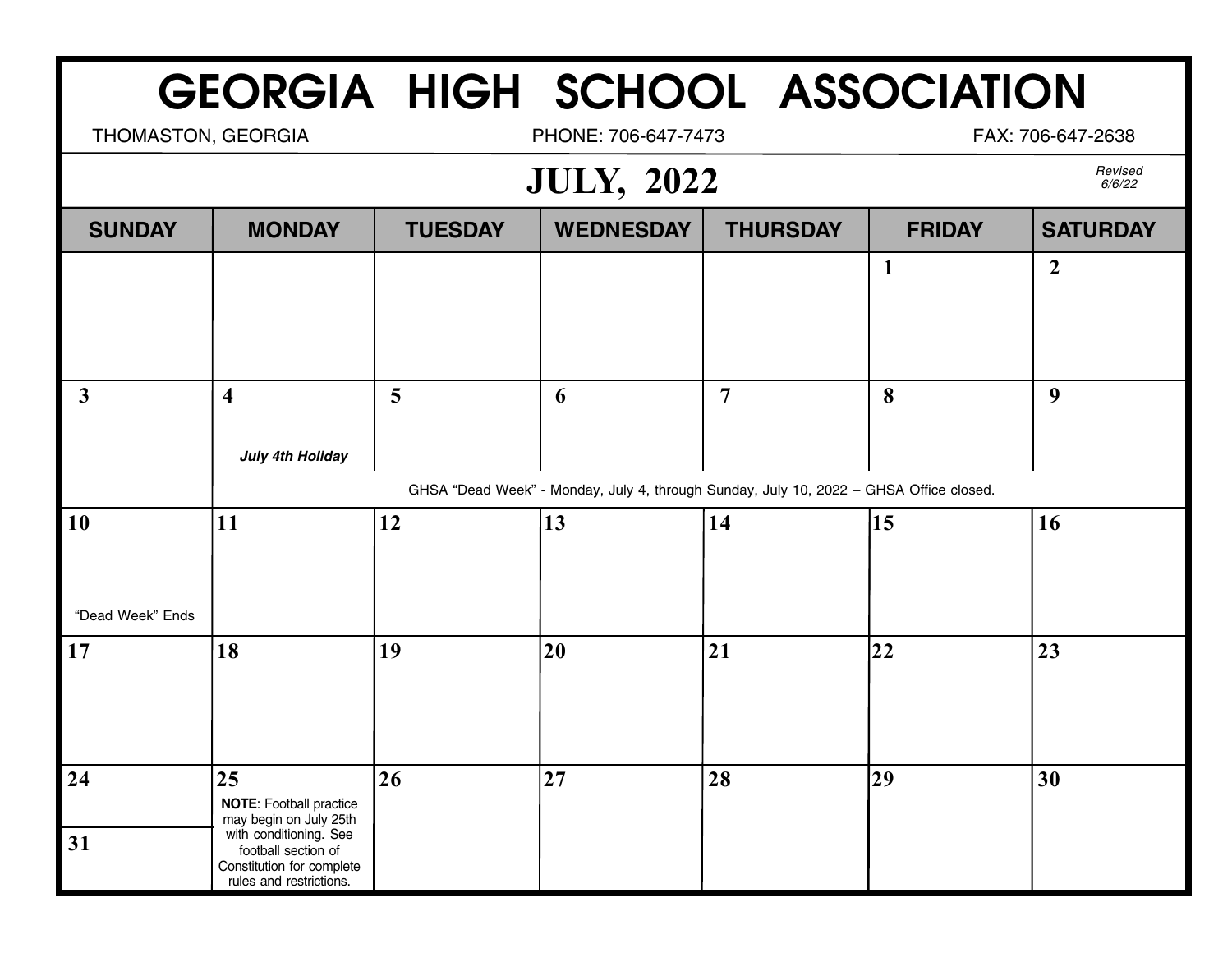THOMASTON, GEORGIA **PHONE: 706-647-7473** FAX: 706-647-2638

## **AUGUST, 2022**

| <b>SUNDAY</b>  | <b>MONDAY</b>                                                                                                                                           | <b>TUESDAY</b>                                              | <b>WEDNESDAY</b> | <b>THURSDAY</b>                                                | <b>FRIDAY</b>                                   | <b>SATURDAY</b>                                |
|----------------|---------------------------------------------------------------------------------------------------------------------------------------------------------|-------------------------------------------------------------|------------------|----------------------------------------------------------------|-------------------------------------------------|------------------------------------------------|
|                | 1<br>Earliest date for<br>Cheerleading,<br>Cross Country, Literary,<br>One-Act Play,<br>Football in Pads, Riflery,<br>Softball & Volleyball<br>practice | $\boldsymbol{2}$<br>Hardship/Appeal<br>Meeting, GHSA Office | $\mathbf{3}$     | $\overline{\mathbf{4}}$<br>Earliest date for<br>Softball games | 5                                               | 6<br>Earliest date for<br>Cheerleading contest |
| $\overline{7}$ | 8<br>Earliest date for<br>Cross Country meet<br>and Volleyball match                                                                                    | 9                                                           | 10               | 11                                                             | 12                                              | 13                                             |
| 14             | 15                                                                                                                                                      | 16<br>Hardship/Appeal<br>Meeting, GHSA Office               | 17               | 18                                                             | 19<br><b>Earliest Date</b><br>for Football game | 20                                             |
| 21             | 22                                                                                                                                                      | 23                                                          | 24               | 25                                                             | 26                                              | 27                                             |
| 28             | 29                                                                                                                                                      | 30                                                          | 31               |                                                                |                                                 |                                                |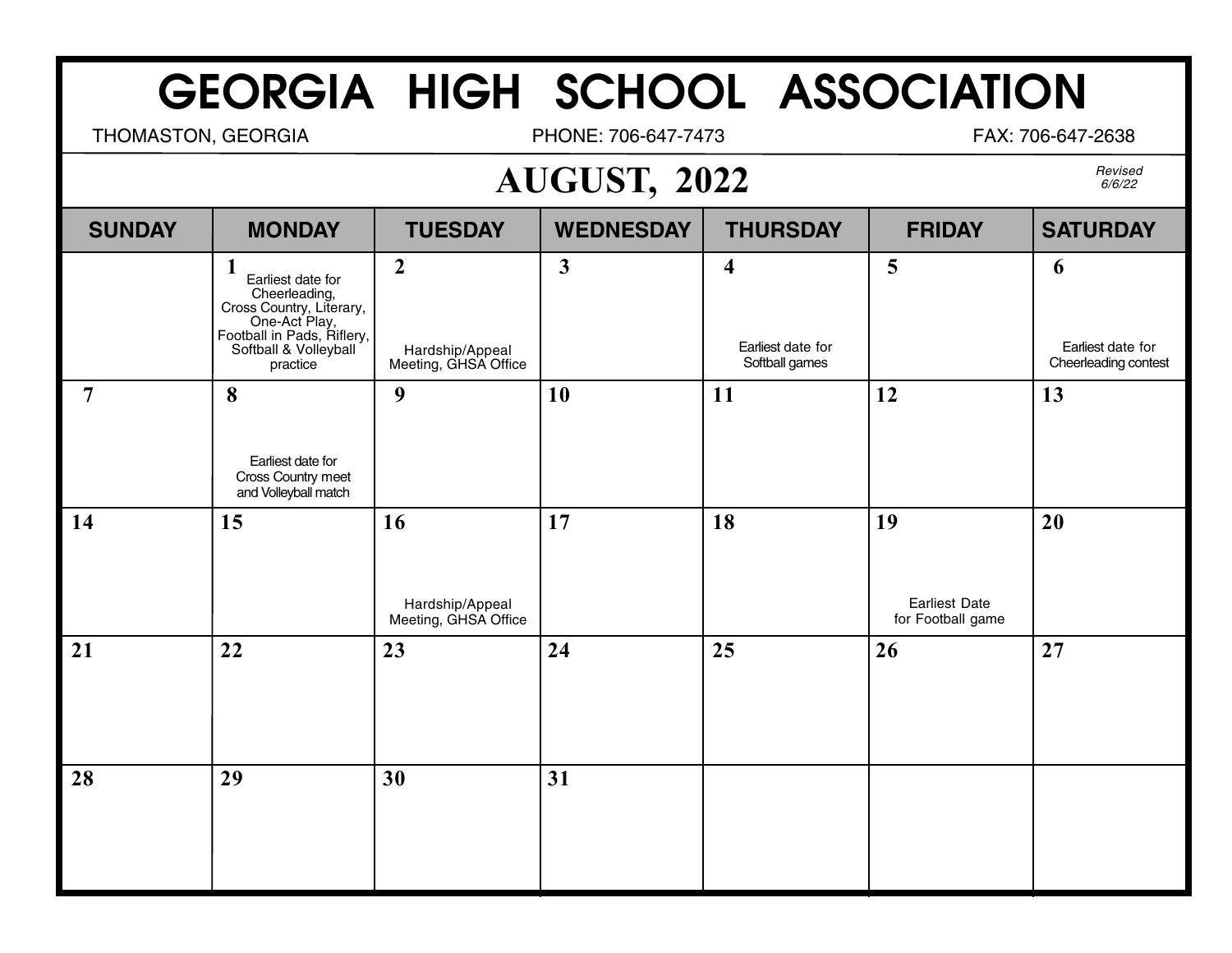THOMASTON, GEORGIA **PHONE: 706-647-7473** FAX: 706-647-2638

### **SEPTEMBER, 2022**

| <b>SUNDAY</b>                                                                                                                                                                                      | <b>MONDAY</b>                                     | <b>TUESDAY</b>                                | <b>WEDNESDAY</b> | <b>THURSDAY</b> | <b>FRIDAY</b>  | <b>SATURDAY</b> |
|----------------------------------------------------------------------------------------------------------------------------------------------------------------------------------------------------|---------------------------------------------------|-----------------------------------------------|------------------|-----------------|----------------|-----------------|
| <b>Fall Cancer Awareness</b><br><b>Month:</b> Pink (breast cancer),<br>Blue (prostate cancer) and<br>Gold (childhood cancer)<br>uniforms and/or trim allowed<br>at home events during<br>September |                                                   |                                               |                  | $\mathbf{1}$    | $\overline{2}$ | $\mathbf{3}$    |
| $\overline{\mathbf{4}}$                                                                                                                                                                            | $\overline{5}$<br>Labor Day<br>GHSA Office Closed | 6<br>Hardship/Appeal<br>Meeting, GHSA Office  | $\overline{7}$   | 8               | 9              | 10              |
| 11                                                                                                                                                                                                 | 12                                                | 13                                            | 14               | 15              | 16             | 17              |
| 18                                                                                                                                                                                                 | 19<br>Flag Football<br>First Practice Date        | 20<br>Hardship/Appeal<br>Meeting, GHSA Office | 21               | 22              | 23             | 24              |
| 25                                                                                                                                                                                                 | 26                                                | 27                                            | 28               | 29              | 30             |                 |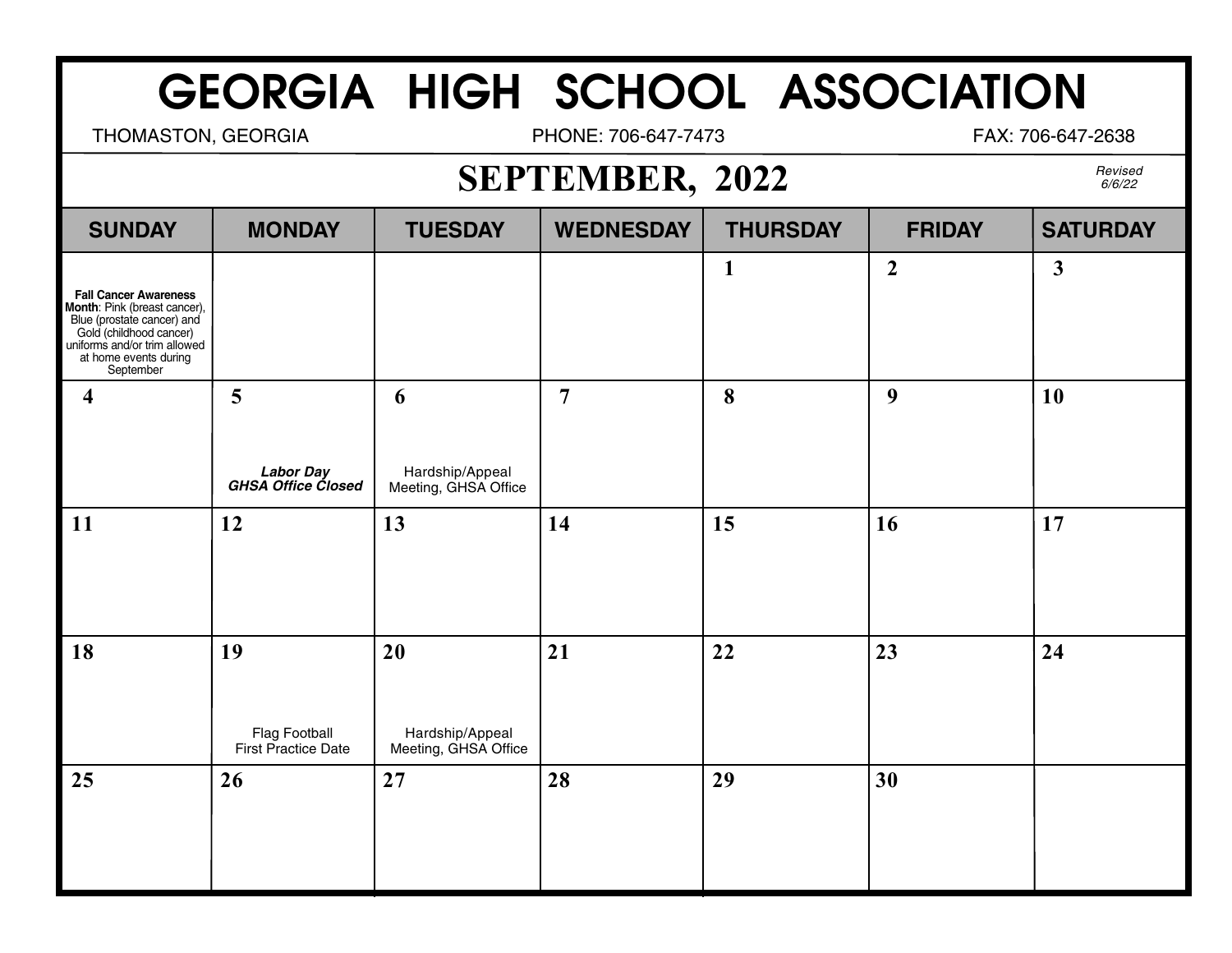THOMASTON, GEORGIA **PHONE: 706-647-7473** FAX: 706-647-2638

## **OCTOBER, 2022**

| <b>SUNDAY</b>                                       | <b>MONDAY</b>                                                                                 | <b>TUESDAY</b>                                                                           | <b>WEDNESDAY</b>                                        | <b>THURSDAY</b>                          | <b>FRIDAY</b>                                          | <b>SATURDAY</b>                                                                     |
|-----------------------------------------------------|-----------------------------------------------------------------------------------------------|------------------------------------------------------------------------------------------|---------------------------------------------------------|------------------------------------------|--------------------------------------------------------|-------------------------------------------------------------------------------------|
|                                                     |                                                                                               |                                                                                          |                                                         |                                          |                                                        | 1<br>Deadline for<br>notification of entry<br>in One Act Play                       |
| $\overline{2}$<br>State Executive Committee Meeting | 3                                                                                             | $\overline{\mathbf{4}}$<br>Hardship/Appeal<br>Meeting, GHSA Office                       | 5                                                       | 6<br>Flag Football<br>First Contest Date | $\overline{7}$                                         | 8                                                                                   |
| 9                                                   | <b>10</b><br>Earliest practice date<br>for Swimming                                           | 11                                                                                       | 12                                                      | 13                                       | 14                                                     | 15<br>Determine<br>Region/Area<br>Volleyball Winners<br>Complete<br>Region Softball |
| 16                                                  | 17                                                                                            | 18<br>Hardship/Appeal<br>Meeting, GHSA Office<br>First Round State Volleyball Tournament | 19                                                      | 20                                       | 21<br>Deadline for posting<br>rosters in Cross Country | 22                                                                                  |
| Report Region Softball<br>winners by 9 a.m.         | Report Area Volleyball<br>winners by 9 a.m.                                                   |                                                                                          | State Softball Tournament Super Regionals - All Classes |                                          |                                                        | Second Round<br>State Volleyball                                                    |
| 23                                                  | 24 Earliest date for<br>Basketball, Dance<br>& Wrestling practice;<br>Riflery & Swim contests | 25                                                                                       | 26                                                      | 27                                       | 28                                                     | 29<br>Semifinals<br>State Volleyball                                                |
| 30                                                  | 31<br>Report Cross Country                                                                    | Quarterfinals State Volleyball Tournament                                                |                                                         |                                          |                                                        | Complete Region<br>Cross Country<br>& One Act Play                                  |
|                                                     | and One Act Play<br>winners by 9 a.m.                                                         |                                                                                          |                                                         | State Softball Tournament - All Classes  |                                                        |                                                                                     |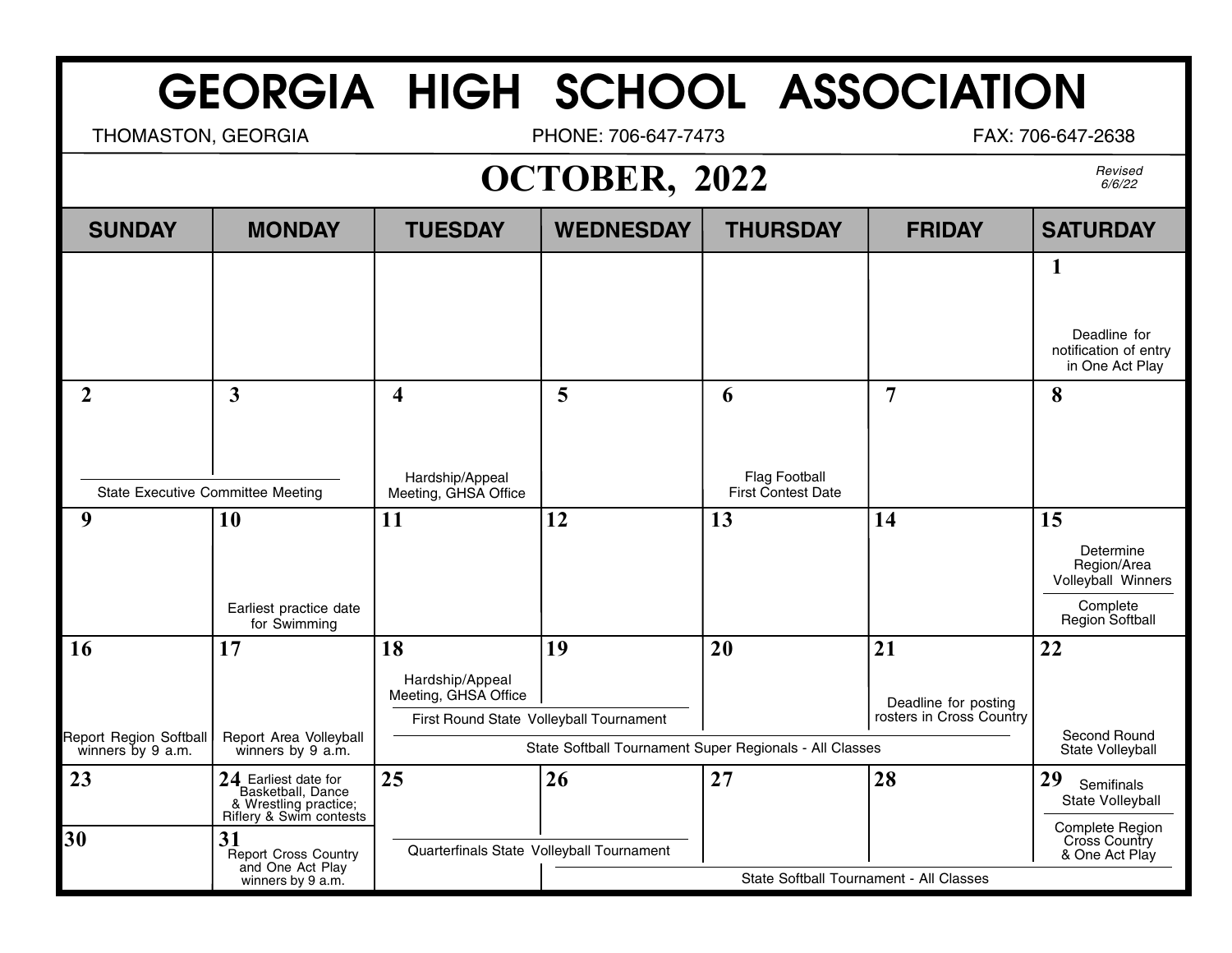THOMASTON, GEORGIA **PHONE: 706-647-7473** FAX: 706-647-2638

## **NOVEMBER, 2022**

| <b>SUNDAY</b> | <b>MONDAY</b>  | <b>TUESDAY</b>                                    | <b>WEDNESDAY</b> | <b>THURSDAY</b>                                    | <b>FRIDAY</b>                                               | <b>SATURDAY</b>                                  |
|---------------|----------------|---------------------------------------------------|------------------|----------------------------------------------------|-------------------------------------------------------------|--------------------------------------------------|
|               |                | 1                                                 | $\overline{2}$   | $\overline{\mathbf{3}}$                            | $\overline{\mathbf{4}}$                                     | 5<br><b>First Dance</b><br>& Game Day Cheer Date |
|               |                |                                                   |                  |                                                    | <b>End Football</b><br>Regular Season                       | Region Cheerleading<br>(A & Coed Sectionals)     |
|               |                | Deadline date to file<br>Riflery schedules        |                  |                                                    | Volleyball State Finals                                     |                                                  |
|               |                | with GHSA                                         |                  |                                                    | State Cross Country Meet                                    |                                                  |
| 6             | $\overline{7}$ | 8                                                 | 9                | 10                                                 | 11<br>Earliest date for                                     | 12                                               |
|               |                |                                                   |                  |                                                    | <b>Basketball Game</b><br>& Wrestling Match                 | State One-Act Plays<br>(Classes TBD)             |
|               |                | Hardship/Appeal                                   |                  |                                                    | <b>Cheerleading State Championships</b>                     |                                                  |
|               |                | Meeting, GHSA Office                              |                  |                                                    | State Football Playoffs - First Round                       |                                                  |
| 13            | 14             | 15                                                | 16               | 17                                                 | 18                                                          | 19                                               |
|               |                |                                                   |                  |                                                    |                                                             | Determine Flag<br>Football Qualifiers            |
|               |                |                                                   |                  |                                                    | Second Round<br><b>State Football Playoffs</b>              | State One-Act Plays<br>(Classes TBD)             |
| 20            | 21             | 22                                                | 23               | 24                                                 | 25                                                          | 26                                               |
|               |                |                                                   |                  |                                                    |                                                             |                                                  |
|               |                |                                                   |                  | <b>Thanksgiving Day</b>                            | <b>Quarterfinal Round</b><br><b>State Football Playoffs</b> |                                                  |
|               |                |                                                   |                  | <b>GHSA Office Closed for Thanksgiving Holiday</b> |                                                             |                                                  |
| 27            | 28             | 29                                                | 30               |                                                    |                                                             |                                                  |
|               |                |                                                   |                  |                                                    |                                                             |                                                  |
|               |                |                                                   |                  |                                                    |                                                             |                                                  |
|               |                | First Two Rounds<br><b>Flag Football Playoffs</b> |                  |                                                    |                                                             |                                                  |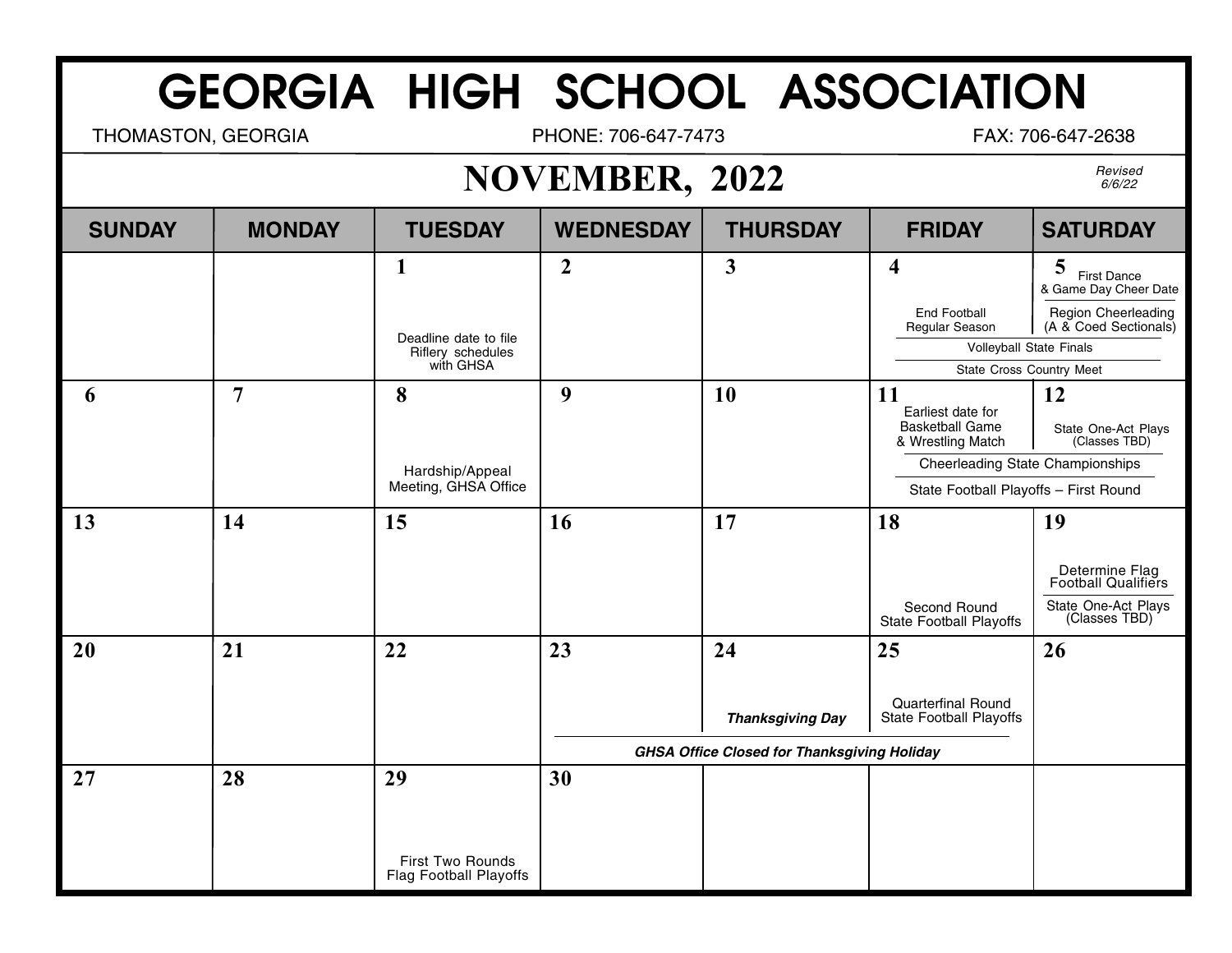THOMASTON, GEORGIA **PHONE: 706-647-7473** FAX: 706-647-2638

#### **DECEMBER, 2022**

| <b>SUNDAY</b>        | <b>MONDAY</b>           | <b>TUESDAY</b>                                                                       | <b>WEDNESDAY</b> | <b>THURSDAY</b>                                            | <b>FRIDAY</b>                              | <b>SATURDAY</b> |
|----------------------|-------------------------|--------------------------------------------------------------------------------------|------------------|------------------------------------------------------------|--------------------------------------------|-----------------|
|                      |                         |                                                                                      |                  | $\mathbf{1}$                                               | $\overline{2}$                             | $\mathbf{3}$    |
|                      |                         |                                                                                      |                  | <b>Quarterfinal Round</b><br><b>Flag Football Playoffs</b> | Semifinal Round<br>State Football Playoffs |                 |
| 4                    | $\overline{\mathbf{5}}$ | 6                                                                                    | $\overline{7}$   | 8                                                          | 9                                          | <b>10</b>       |
|                      |                         | Semifinal Round<br>Flag Football Playoffs<br>Hardship/Appeal<br>Meeting, GHSA Office |                  | Flag Football<br>State Championships                       |                                            |                 |
|                      |                         |                                                                                      |                  |                                                            | State Football Playoffs - Finals           |                 |
| 11                   | 12                      | 13<br><b>GHSA Office Closes</b><br><b>At Noon</b><br>for Christmas Holidays          | 14               | 15                                                         | 16                                         | 17              |
| 18                   | 19                      | 20                                                                                   | 21               | 22                                                         | 23                                         | 24              |
| 25                   | 26                      | 27                                                                                   | 28               | 29                                                         | 30                                         | 31              |
| <b>Christmas Day</b> |                         |                                                                                      |                  |                                                            |                                            |                 |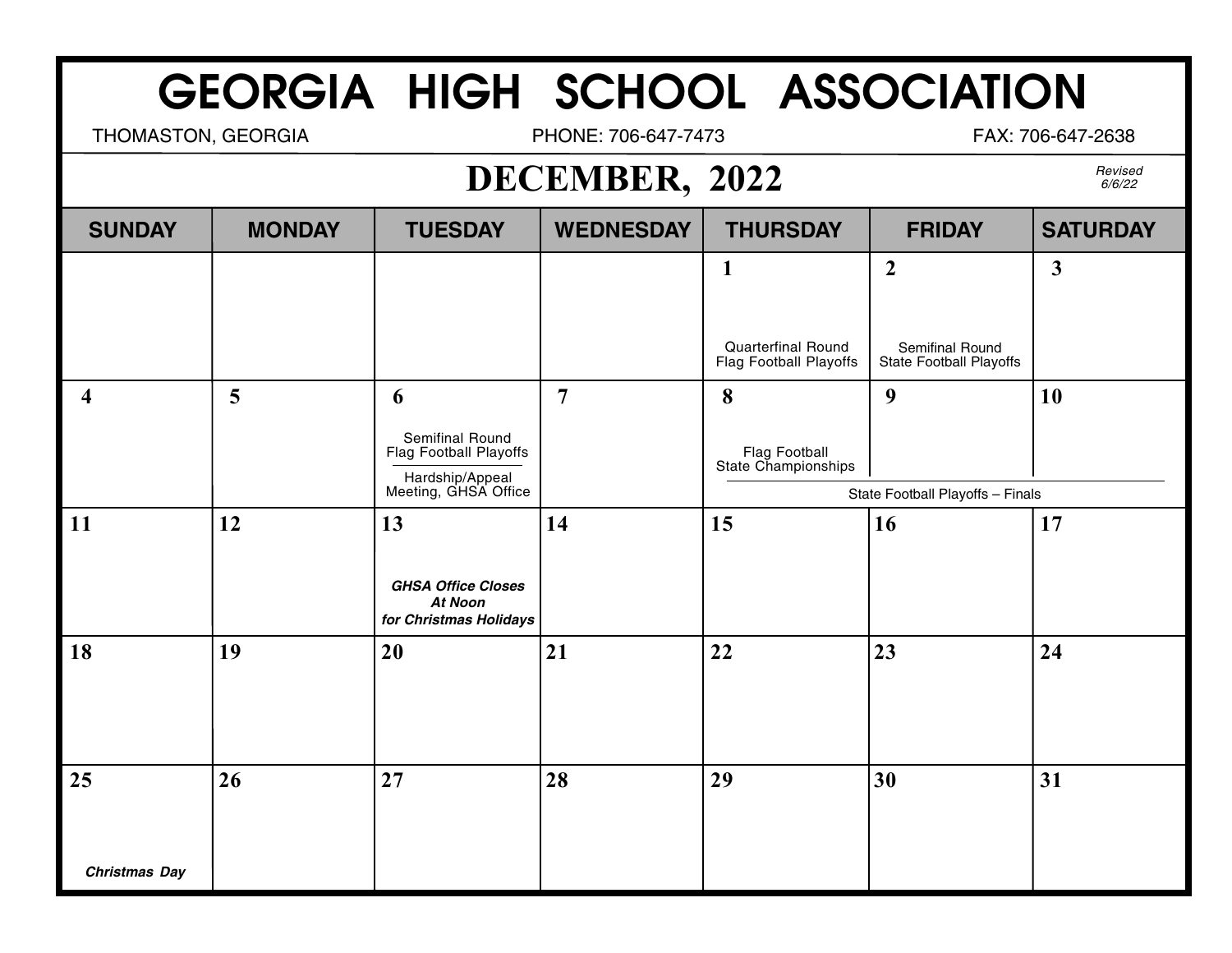THOMASTON, GEORGIA **PHONE: 706-647-7473** FAX: 706-647-2638

## **JANUARY, 2023**

| <b>SUNDAY</b>       | <b>MONDAY</b>                                                                                               | <b>TUESDAY</b>                                                                           | <b>WEDNESDAY</b>                                                                                                                                                                                      | <b>THURSDAY</b> | <b>FRIDAY</b> | <b>SATURDAY</b>                             |
|---------------------|-------------------------------------------------------------------------------------------------------------|------------------------------------------------------------------------------------------|-------------------------------------------------------------------------------------------------------------------------------------------------------------------------------------------------------|-----------------|---------------|---------------------------------------------|
| 1<br>New Year's Day | $\overline{2}$                                                                                              | $\mathbf{3}$<br><b>GHSA Office</b><br><b>Re-Opens After</b><br><b>Christmas Holidays</b> | $\overline{\mathbf{4}}$                                                                                                                                                                               | 5               | 6             | 7<br>Dual Wrestling Region/Area Tournaments |
| 8                   | 9<br>Earliest date<br>for Gymnastics, Soccer,<br>Tennis & Track practice                                    | 10<br>Hardship/Appeal<br>Meeting, GHSA Office                                            | 11                                                                                                                                                                                                    | 12              | 13            | 14<br>Dual Wrestling Sectional Tournaments  |
| 15                  | 16<br>Earliest date for Lacrosse<br>& Baseball practice<br>M. L. King, Jr. Day<br><b>GHSA Office Closed</b> | 17                                                                                       | 18                                                                                                                                                                                                    | 19              | 20            | 21<br>Dual Wrestling<br>State Championships |
| 22                  | 23<br>Earliest date<br>for Gymnastics<br>& Tennis contests                                                  | 24<br>Hardship/Appeal<br>Meeting, GHSA Office                                            | 25                                                                                                                                                                                                    | 26              | 27            | 28                                          |
| 29                  | 30<br>Earliest date<br>for Soccer match                                                                     | 31<br><b>State Diving</b><br>Championships                                               | <b>Winter Cancer</b><br><b>Awareness Month: Pink</b><br>(breast cancer), Blue<br>(prostate cancer) and Gold<br>(childhood cancer)<br>uniforms and/or trim<br>allowed at home events<br>during January |                 |               |                                             |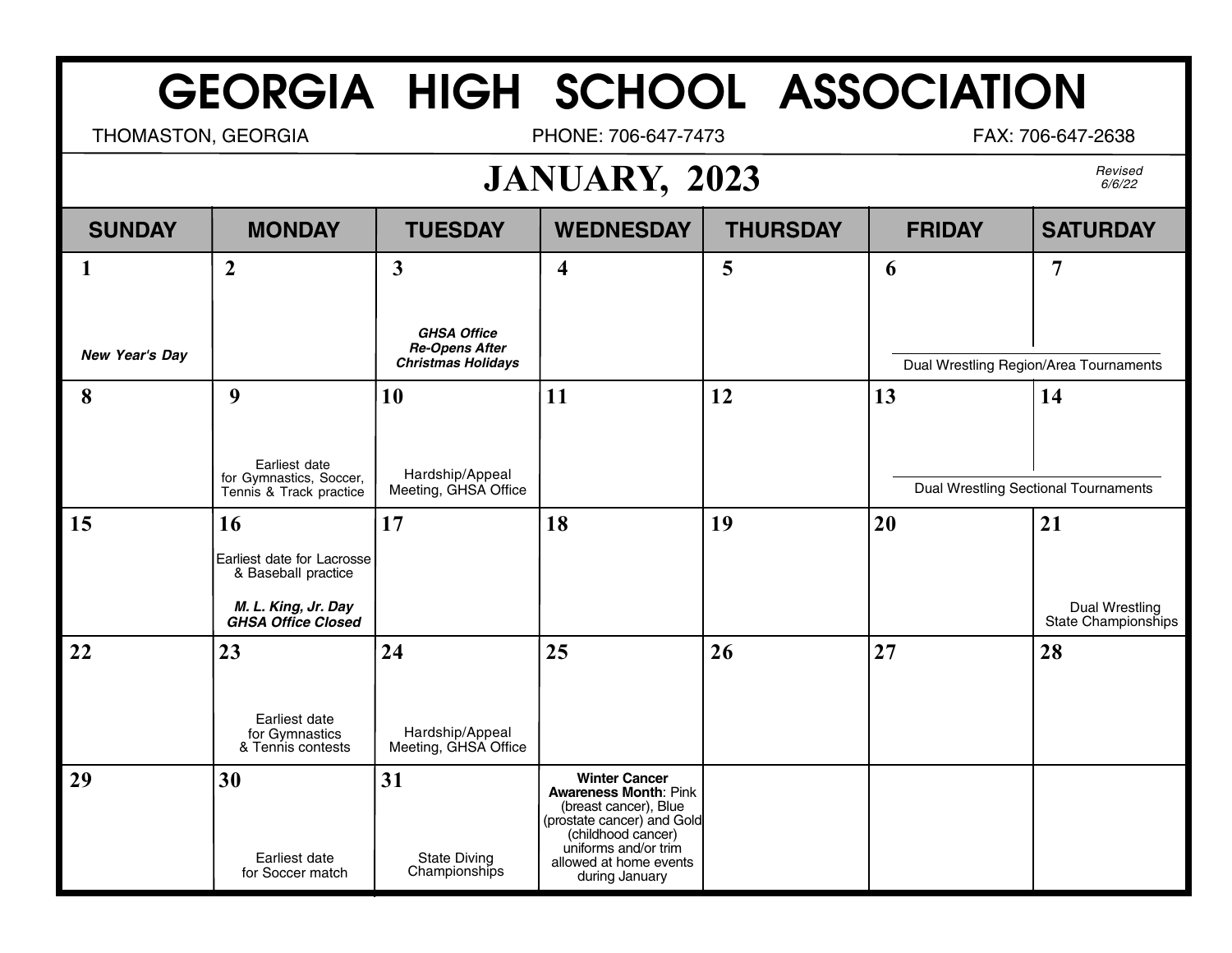THOMASTON, GEORGIA **PHONE: 706-647-7473** FAX: 706-647-2638

## **FEBRUARY, 2023**

| <b>SUNDAY</b> | <b>MONDAY</b>                                                          | <b>TUESDAY</b>                                                                              | <b>WEDNESDAY</b>                                                                                                            | <b>THURSDAY</b>                                        | <b>FRIDAY</b>                                                                                                 | <b>SATURDAY</b>                                                                        |  |
|---------------|------------------------------------------------------------------------|---------------------------------------------------------------------------------------------|-----------------------------------------------------------------------------------------------------------------------------|--------------------------------------------------------|---------------------------------------------------------------------------------------------------------------|----------------------------------------------------------------------------------------|--|
|               |                                                                        | <b>NOTE: Spring Practice</b><br>for Football or<br>Cheerleading may<br>be held after Feb. 1 | $\mathbf{1}$<br>Golf practice begins<br><b>Notification Deadline</b><br>For Entry in Literary<br><b>State Swimming Meet</b> | $\boldsymbol{2}$                                       | $\overline{\mathbf{3}}$<br><b>Traditional Wrestling Region/Area Tournaments</b><br><b>State Swimming Meet</b> | $\overline{\mathbf{4}}$                                                                |  |
|               |                                                                        |                                                                                             |                                                                                                                             |                                                        |                                                                                                               |                                                                                        |  |
| 5             | 6<br>Earliest contest date for<br><b>Track and Lacrosse</b>            | $\overline{7}$<br>Hardship/Appeal<br>Meeting, GHSA Office                                   | 8                                                                                                                           | 9                                                      | 10                                                                                                            | <b>11</b><br>Dance<br>State Championship<br>Traditional<br><b>Wrestling Sectionals</b> |  |
| 12            | 13<br>Earliest contest<br>date for Baseball;<br>earliest practice date | 14                                                                                          | 15                                                                                                                          | 16<br>Earliest contest date<br>for Slow Pitch Softball | 17                                                                                                            | 18<br><b>First Golf Contest Date</b><br>Complete<br>Region Basketball                  |  |
|               | for Slow Pitch Softball                                                |                                                                                             |                                                                                                                             |                                                        | <b>Traditional Wrestling State Tournament</b>                                                                 |                                                                                        |  |
| 19            | 20<br>File Region Basketball                                           | 21<br>Hardship/Appeal<br>Meeting, GHSA Office                                               | 22                                                                                                                          | 23                                                     | 24                                                                                                            | 25                                                                                     |  |
|               | winners by 9 a.m.                                                      | First Round State Basketball                                                                |                                                                                                                             |                                                        | Second Round State Basketball                                                                                 |                                                                                        |  |
| 26            | 27                                                                     | 28<br><b>Quarterfinal Round</b><br>State Basketball                                         |                                                                                                                             |                                                        |                                                                                                               |                                                                                        |  |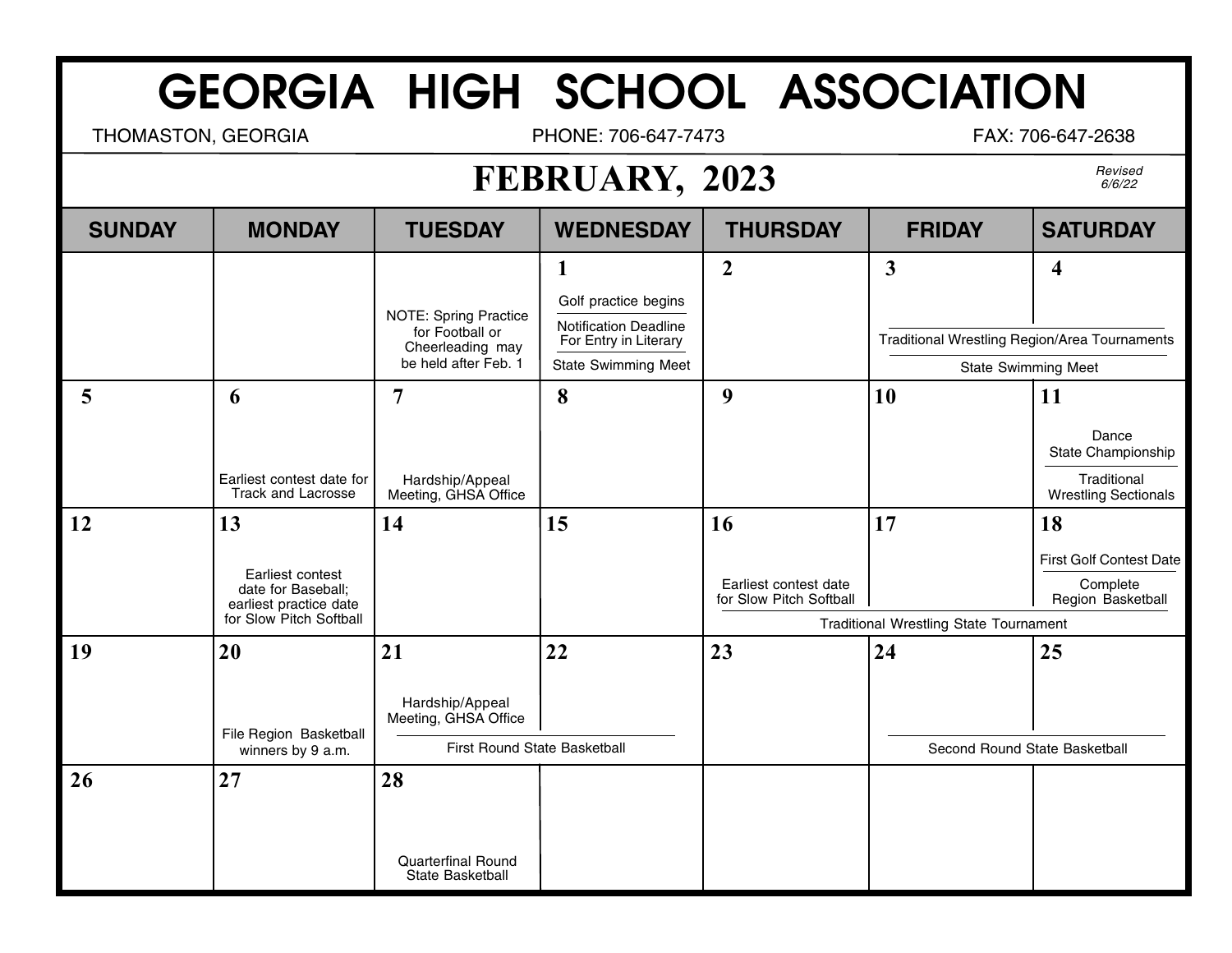THOMASTON, GEORGIA **PHONE: 706-647-7473** FAX: 706-647-2638

## **MARCH, 2023**

| <b>SUNDAY</b> | <b>MONDAY</b>                                                                        | <b>TUESDAY</b>                                                           | <b>WEDNESDAY</b>                                                                                                  | <b>THURSDAY</b>                            | <b>FRIDAY</b>                                                                          | <b>SATURDAY</b>                                                                     |
|---------------|--------------------------------------------------------------------------------------|--------------------------------------------------------------------------|-------------------------------------------------------------------------------------------------------------------|--------------------------------------------|----------------------------------------------------------------------------------------|-------------------------------------------------------------------------------------|
|               |                                                                                      | <b>Football Schedules</b><br>due to GHSA Office<br>no later than March 1 | 1<br>Deadline for notification<br>of entry in ALL sports<br>for 2023-24<br>Quarterfinal Round<br>State Basketball | $\overline{2}$                             | $\mathbf{3}$<br>Semifinal Round State Basketball<br>Game Day Cheerleading Championship | $\overline{\mathbf{4}}$                                                             |
| 5             | 6                                                                                    | $\overline{7}$<br>Hardship/Appeal<br>Meeting, GHSA Office                | 8                                                                                                                 | 9<br>Finals State Basketball - All Classes | 10                                                                                     | 11<br>Complete<br>Region/Area Literary<br>& Area Riflery                            |
| 12            | 13<br>File Riflery & Literary<br>Results with GHSA<br>by 9 a.m.                      | 14                                                                       | 15                                                                                                                | 16                                         | 17                                                                                     | 18<br>State Literary Meet<br>(Classes TBD)                                          |
| 19            | 20                                                                                   | 21<br>Hardship/Appeal<br>Meeting, GHSA Office                            | 22                                                                                                                | 23                                         | 24                                                                                     | 25<br>Complete<br><b>Riflery Sectionals</b><br>State Literary Meet<br>(Classes TBD) |
| 26            | 27<br><b>Report Riflery Sectional</b><br>Qualifiers to GHSA<br>and State Coordinator | 28                                                                       | 29                                                                                                                | 30                                         | 31                                                                                     |                                                                                     |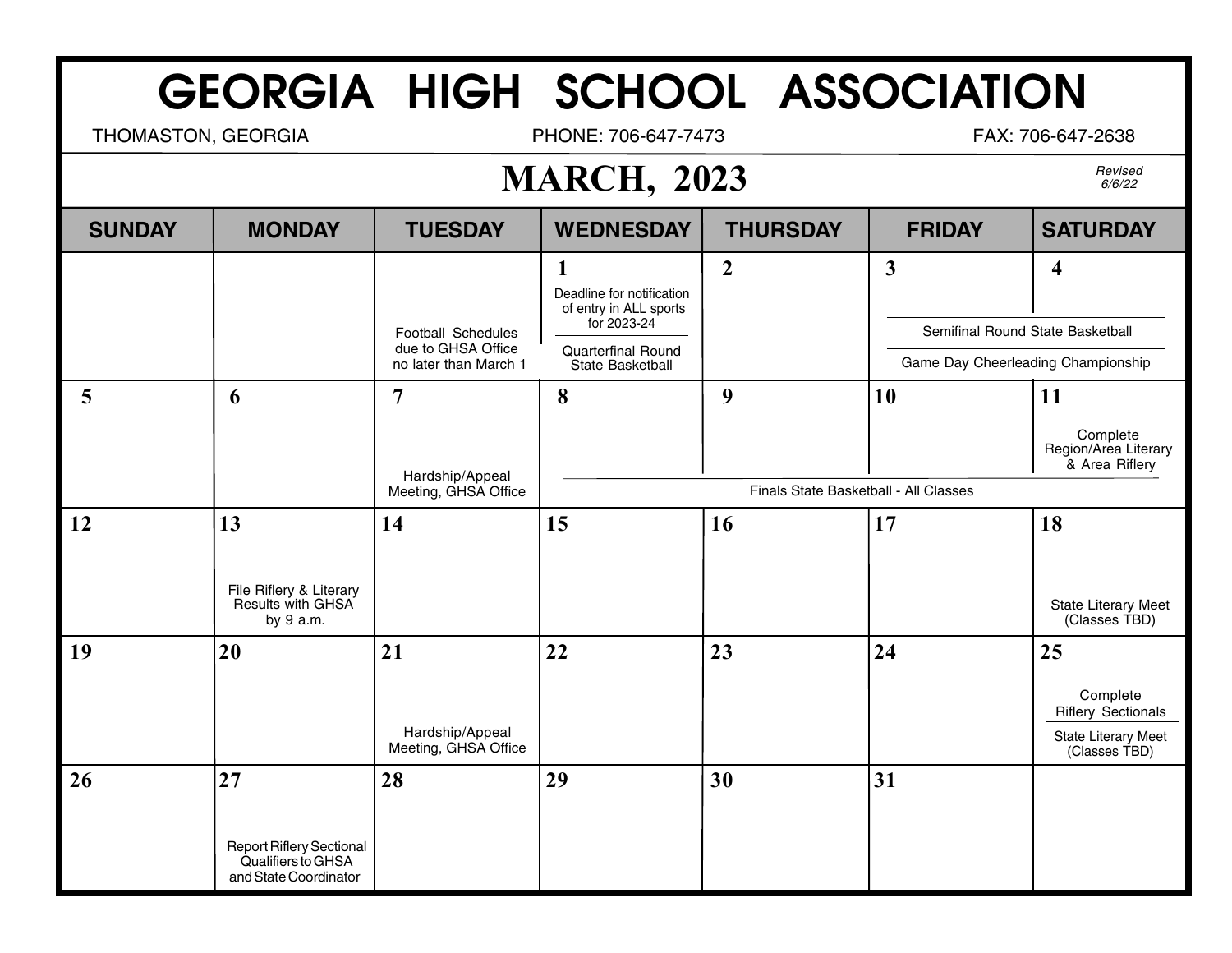THOMASTON, GEORGIA **PHONE: 706-647-7473** FAX: 706-647-2638

#### **APRIL, 2023**

| <b>SUNDAY</b>                     | <b>MONDAY</b>                                                                                                                                                                                       | <b>TUESDAY</b>                             | <b>WEDNESDAY</b>                                                           | <b>THURSDAY</b>                                                                 | <b>FRIDAY</b>                                                                                   | <b>SATURDAY</b>                                        |  |
|-----------------------------------|-----------------------------------------------------------------------------------------------------------------------------------------------------------------------------------------------------|--------------------------------------------|----------------------------------------------------------------------------|---------------------------------------------------------------------------------|-------------------------------------------------------------------------------------------------|--------------------------------------------------------|--|
|                                   | <b>Spring Cancer</b><br><b>Awareness Month: Pink</b><br>(breast cancer), Blue<br>(prostate cancer) and Gold<br>(childhood cancer)<br>uniforms and/or trim<br>allowed at home events<br>during April |                                            |                                                                            |                                                                                 |                                                                                                 | $\mathbf 1$<br>Participation Survey Due                |  |
| $\mathbf 2$                       | $\overline{\mathbf{3}}$                                                                                                                                                                             | $\overline{\mathbf{4}}$                    | 5                                                                          | 6                                                                               | 7                                                                                               | 8<br>Complete<br><b>Riflery Semifinals</b><br>Complete |  |
| State Executive Committee Meeting |                                                                                                                                                                                                     |                                            |                                                                            |                                                                                 | Good Friday; GHSA Closed                                                                        | Region Soccer<br>& Area SP Softball                    |  |
| 9                                 | 10                                                                                                                                                                                                  | 11                                         | 12                                                                         | 13                                                                              | 14                                                                                              | 15                                                     |  |
| <b>Easter</b>                     | File Semifinal Riflery<br>& Soccer Region Results                                                                                                                                                   | Girls First Round<br>Soccer A, 3A, 5A & 7A | <b>SP Softball Sectionals</b><br>Boys First Round<br>Soccer A, 3A, 5A & 7A | <b>Complete Region Tennis</b><br><b>Girls First Round</b><br>Soccer 2A, 4A & 6A | <b>Report Region Tennis</b><br>results to GHSA<br><b>Boys First Round</b><br>Soccer 2A, 4A & 6A |                                                        |  |
| 16                                | 17                                                                                                                                                                                                  | 18                                         | 19                                                                         | 20<br>Complete First                                                            | 21                                                                                              | 22                                                     |  |
|                                   |                                                                                                                                                                                                     |                                            | <b>Girls Second Round</b><br>Soccer 2A, 4A & 6A                            | <b>Round State Tennis</b><br><b>Boys Second Round</b><br>Soccer 2A, 4A & 6A     |                                                                                                 | <b>State Riflery</b>                                   |  |
| <b>Girls Second Round</b>         |                                                                                                                                                                                                     | Boys Second Round                          | Slow Pitch Softball Elite Eight Tournament                                 |                                                                                 |                                                                                                 | Complete Region Baseball                               |  |
|                                   | Soccer A, 3A, 5A & 7A                                                                                                                                                                               | Soccer A, 3A, 5A & 7A                      | Gymnastics State Preliminaries and Finals                                  |                                                                                 |                                                                                                 | Complete Area Lacrosse                                 |  |
| 23                                | 24                                                                                                                                                                                                  | 25                                         | 26                                                                         | 27                                                                              | 28                                                                                              | 29                                                     |  |
|                                   | Complete<br>Area Golf 5A-7A                                                                                                                                                                         |                                            | Complete Second                                                            |                                                                                 |                                                                                                 |                                                        |  |
| 30                                | File Area Lacrosse.                                                                                                                                                                                 | File Area Golf Results                     | Round State Tennis                                                         |                                                                                 | <b>State Soccer Semifinals</b>                                                                  |                                                        |  |
|                                   | Classes 5A through 7A<br>Region Baseball winners                                                                                                                                                    |                                            | First Round State Lacrosse playoffs                                        |                                                                                 |                                                                                                 | <b>Complete Region Track</b><br>Classes 2A through 7A  |  |
|                                   | <b>State Soccer Quarterfinals</b>                                                                                                                                                                   |                                            | State Baseball Playoffs - First Round All Classes                          |                                                                                 |                                                                                                 |                                                        |  |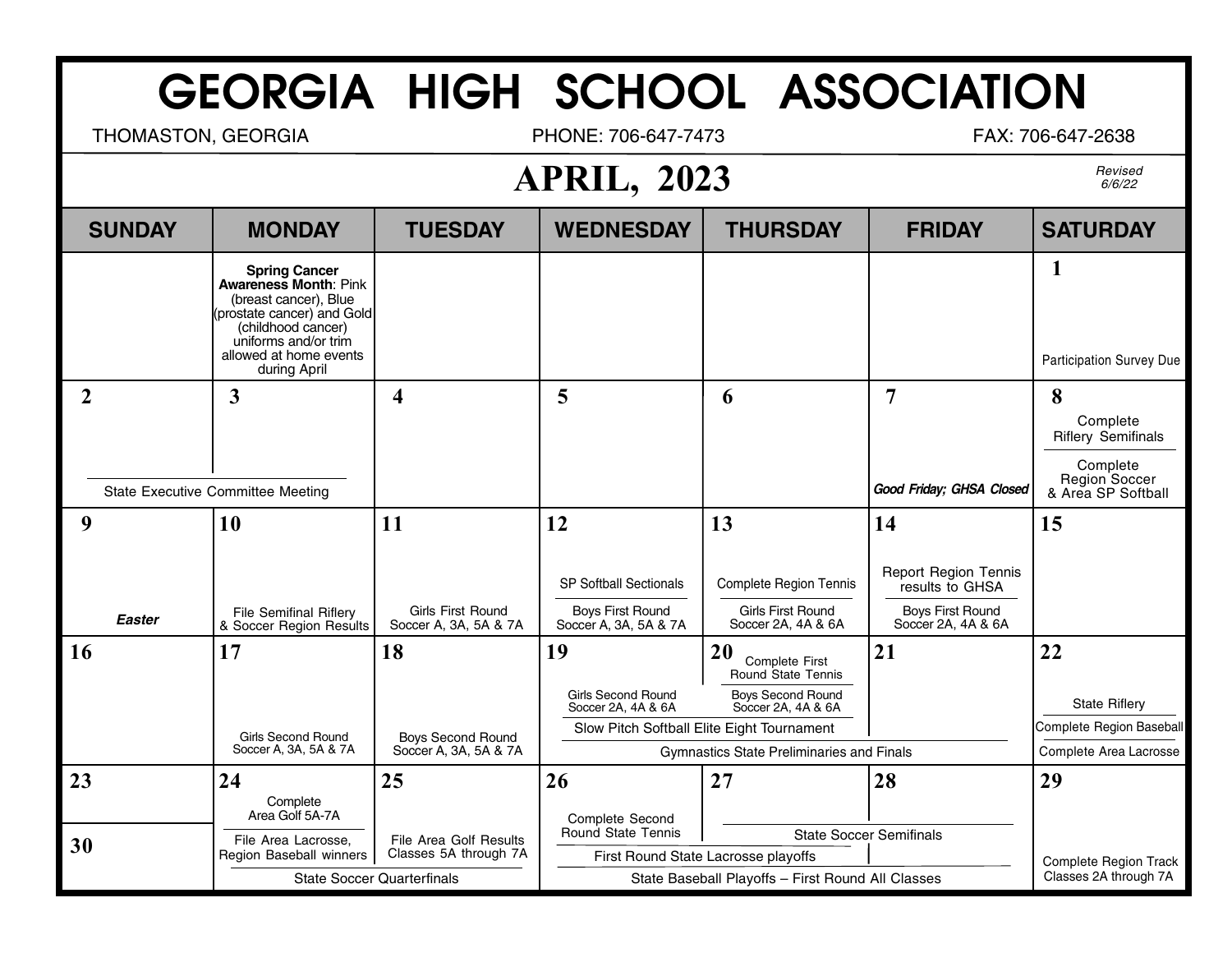THOMASTON, GEORGIA **PHONE: 706-647-7473** FAX: 706-647-2638

#### **MAY, 2023**

|                           | $\overline{\phantom{a}}$                                             |                                                                                   |                                                      |                                   |                              |                                                                                                         |  |  |
|---------------------------|----------------------------------------------------------------------|-----------------------------------------------------------------------------------|------------------------------------------------------|-----------------------------------|------------------------------|---------------------------------------------------------------------------------------------------------|--|--|
| <b>SUNDAY</b>             | <b>MONDAY</b>                                                        | <b>TUESDAY</b>                                                                    | <b>WEDNESDAY</b>                                     | <b>THURSDAY</b>                   | <b>FRIDAY</b>                | <b>SATURDAY</b>                                                                                         |  |  |
|                           | 1<br>Report Region<br>Track Results                                  | $\overline{2}$<br>Complete<br><b>Tennis Quarterfinals</b>                         | $\mathbf{3}$<br>Second Round State Baseball playoffs | $\overline{\mathbf{4}}$           | 5                            | 6                                                                                                       |  |  |
|                           |                                                                      | Second Round State Lacrosse playoffs                                              |                                                      | State Soccer Finals - All Classes | State Lacrosse Quarterfinals | <b>Sectional Track Meets</b><br>(Class A Area Results)                                                  |  |  |
| 7                         | 8<br>Complete<br>Area Golf A-4A<br><b>Complete Tennis Semifinals</b> | 9<br>Report Area<br>Golf Results A-4A<br>Sectional Golf Tournaments Classes 5A-7A | 10<br><b>State Lacrosse Semifinals</b>               | 11                                | 12                           | 13<br>Baseball<br><b>State Semifinals</b><br><b>Tennis State Finals</b><br><b>Lacrosse State Finals</b> |  |  |
|                           | <b>State Baseball Quarterfinals</b>                                  |                                                                                   |                                                      | State Boys & Girls Track Meets    |                              |                                                                                                         |  |  |
| 14<br><b>Mother's Day</b> | 15<br>Baseball                                                       | 16                                                                                | 17                                                   | 18                                | 19                           | 20                                                                                                      |  |  |
|                           | <b>State Semifinals</b>                                              |                                                                                   |                                                      |                                   | <b>Baseball State Finals</b> |                                                                                                         |  |  |
| 21                        | 22<br><b>Baseball State Finals</b>                                   | 23<br><b>State Golf Tournaments</b>                                               | 24                                                   | 25                                | 26                           | 27                                                                                                      |  |  |
| 28                        | 29<br>Memorial Day<br>GHSA Office Closed                             | 30                                                                                | 31                                                   |                                   |                              |                                                                                                         |  |  |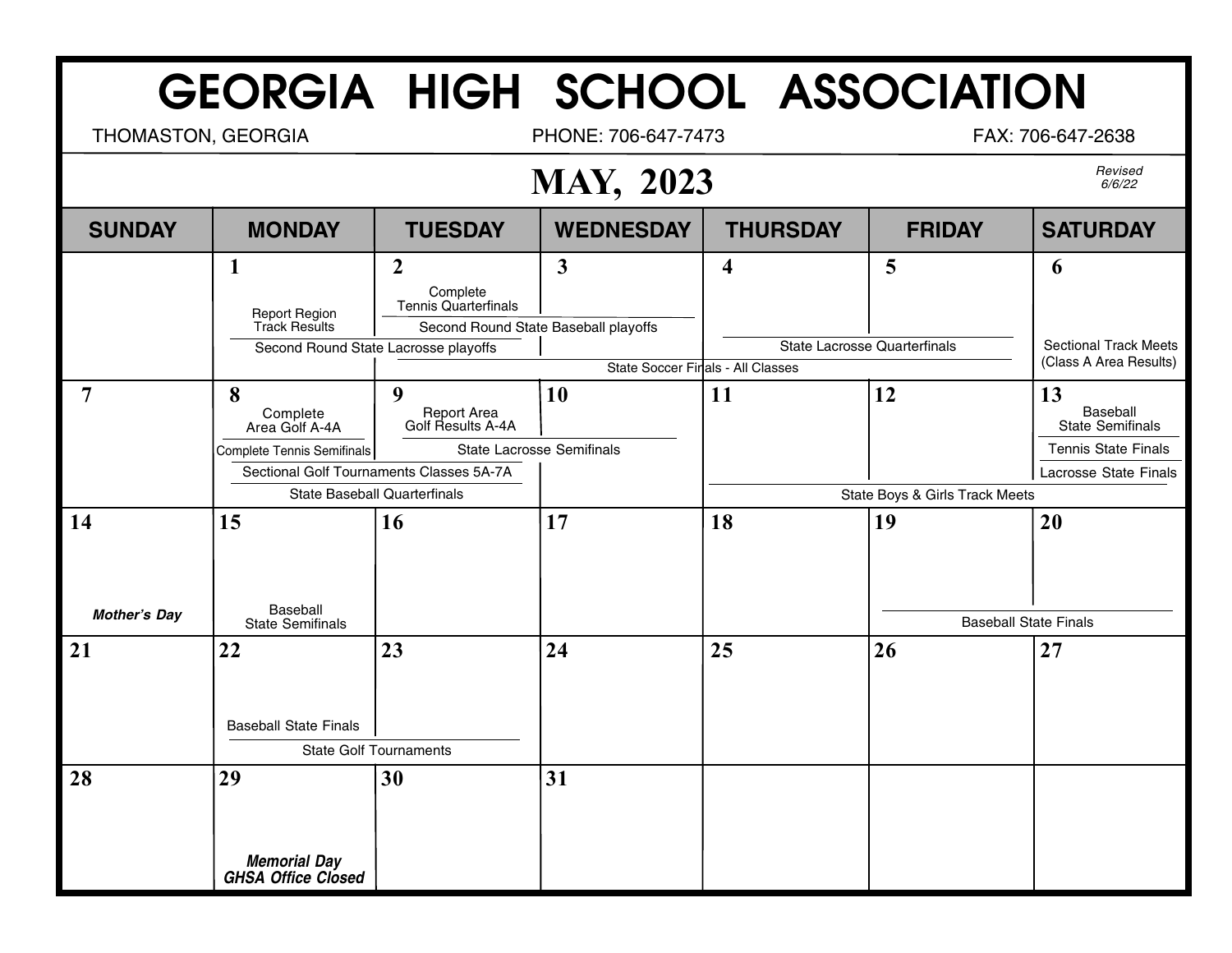THOMASTON, GEORGIA **PHONE: 706-647-7473** FAX: 706-647-2638

#### **JUNE, 2023**

Revised<br>6/6/22

| <b>SUNDAY</b>             | <b>MONDAY</b> | <b>TUESDAY</b>                                                                                    | <b>WEDNESDAY</b> | <b>THURSDAY</b> | <b>FRIDAY</b>    | <b>SATURDAY</b> |  |
|---------------------------|---------------|---------------------------------------------------------------------------------------------------|------------------|-----------------|------------------|-----------------|--|
|                           | 29            | 30                                                                                                | 31               | $\mathbf{1}$    | $\boldsymbol{2}$ | $\mathbf{3}$    |  |
|                           |               |                                                                                                   |                  |                 |                  |                 |  |
|                           |               | GHSA "Dead Week" No. 1 - Monday, May 29, 2023, through Sunday, June 4, 2023 - GHSA Office closed. |                  |                 |                  |                 |  |
| $\overline{\mathbf{4}}$   | 5             | 6                                                                                                 | $\overline{7}$   | 8               | $\boldsymbol{9}$ | 10              |  |
|                           |               |                                                                                                   |                  |                 |                  |                 |  |
| "Dead Week"<br>No. 1 Ends |               |                                                                                                   |                  |                 |                  |                 |  |
| 11                        | 12            | 13                                                                                                | $\vert$ 14       | 15              | 16               | 17              |  |
|                           |               |                                                                                                   |                  |                 |                  |                 |  |
|                           |               |                                                                                                   |                  |                 |                  |                 |  |
| 18                        | 19            | 20                                                                                                | 21               | 22              | 23               | 24              |  |
|                           |               |                                                                                                   |                  |                 |                  |                 |  |
|                           |               |                                                                                                   |                  |                 |                  |                 |  |
| 25                        | 26            | 27                                                                                                | 28               | 29              | 30 <sup>°</sup>  |                 |  |
|                           |               |                                                                                                   |                  |                 |                  |                 |  |
|                           |               |                                                                                                   |                  |                 |                  |                 |  |
|                           |               |                                                                                                   |                  |                 |                  |                 |  |